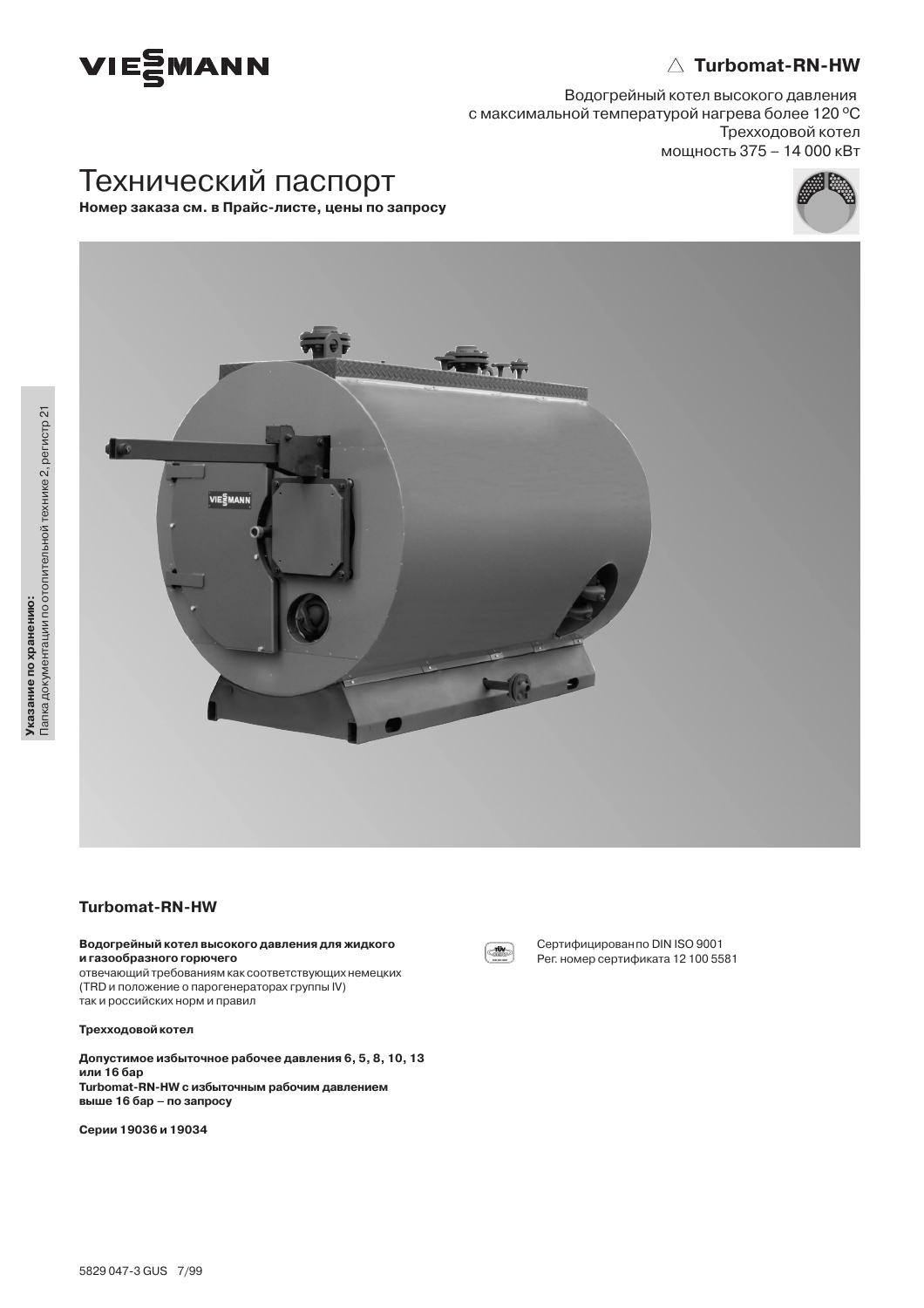## Технические данные

#### Серия 19036

| Ном. тепловая мощность                                                                                                                                                 | кВт                  | 375          | 490             | 655          | 785                                                                                          | 980             | 1310         | 1570            | 1960                                    |
|------------------------------------------------------------------------------------------------------------------------------------------------------------------------|----------------------|--------------|-----------------|--------------|----------------------------------------------------------------------------------------------|-----------------|--------------|-----------------|-----------------------------------------|
| Ном. тепловая нагрузка <sup>*1</sup>                                                                                                                                   |                      |              |                 |              |                                                                                              |                 |              |                 |                                         |
| для доп. избыточного рабочего давления<br>$6,5$ $6ap$                                                                                                                  | кВт                  | 412          | 538             | 720          | 863                                                                                          | 1077            | 1440         | 1725            | 2 1 5 4                                 |
| бар<br>16                                                                                                                                                              | кВт                  | 421          | 550             | 736          | 882                                                                                          | 1 1 0 1         | 1471         | 1764            | 2 2 0 2                                 |
| Сопротивление на стороне топ. газов                                                                                                                                    | Па<br>мбар           | 420<br>4,2   | 450<br>4,5      | 500<br>5,0   | 540<br>5,4                                                                                   | 600<br>6,0      | 500<br>5,0   | 540<br>5,4      | 630<br>6,3                              |
| Габаритные размеры                                                                                                                                                     |                      |              |                 |              |                                                                                              |                 |              |                 |                                         |
| Общая длина<br>Общая ширина                                                                                                                                            | MM<br>MM             | 2505<br>1475 | 2685<br>1525    | 2970<br>1600 | 3020<br>1700                                                                                 | 3 2 3 5<br>1825 | 3485<br>2000 | 3685<br>2075    | 3835<br>2 2 0 0                         |
| Общая высота                                                                                                                                                           | MM                   | 1775         | 1825            | 1900         | 2000                                                                                         | 2 1 2 5         | 2 3 0 0      | 2 3 7 5         | 2500                                    |
| Высота звукопоглощающих                                                                                                                                                | MM                   | 37           | 37              | 37           | 37                                                                                           | 37              | 37           | 37              | 37                                      |
| подкладок котла (нагруженных)                                                                                                                                          |                      |              |                 |              |                                                                                              |                 |              |                 |                                         |
| Фундамент                                                                                                                                                              |                      | 2 3 0 0      | 2500            | 2750         | 2800                                                                                         | 3 0 0 0         | 3 2 5 0      | 3450            | 3600                                    |
| Длина<br>Ширина                                                                                                                                                        | MM<br>MM             | 1 1 0 0      | 1 100           | 1 100        | 1 200                                                                                        | 1 200           | 1 3 0 0      | 1 300           | 1 300                                   |
| Внутренний диаметр топочной камеры                                                                                                                                     | MM                   | 558          | 583             | 606          | 646                                                                                          | 704             | 772          | 810             | 878                                     |
| Длина топочной камеры                                                                                                                                                  | MM                   | 1760         | 1940            | 2 2 0 0      | 2 2 5 0                                                                                      | 2450            | 2700         | 2900            | 3 0 5 0                                 |
| Общая масса                                                                                                                                                            |                      |              |                 |              |                                                                                              |                 |              |                 |                                         |
| Водогрейный котел с теплоизоляцией для                                                                                                                                 |                      |              |                 |              |                                                                                              |                 |              |                 |                                         |
| доп. избыточного рабочего давления<br>$6,5$ $6ap$                                                                                                                      | KГ                   | 1450         | 1750            | 2 100        | 2500                                                                                         | 3050            | 4 0 0 0      | 4600            | 5400                                    |
| 8<br>бар                                                                                                                                                               | KГ                   | 1650         | 2000            | 2 3 5 0      | 2700                                                                                         | 3450            | 4550         | 5 200           | 6 150                                   |
| 10<br>бар<br>13<br>бар                                                                                                                                                 | KГ<br>KГ             | 1710<br>1850 | 2040<br>2 2 0 0 | 2470<br>2650 | 2930<br>3 1 5 0                                                                              | 3590<br>3850    | 4690<br>5050 | 5 3 8 0<br>5800 | 6 3 6 0<br>6850                         |
| $6ap^*{}^2$<br>16                                                                                                                                                      | KГ                   | 1970         | 2 3 5 0         | 2840         | 3370                                                                                         | 4 1 3 0         | 5 3 9 0      | 6 190           | 7310                                    |
| <b>Объем</b> котловой воды                                                                                                                                             | Л                    | 1680         | 1925            | 2410         | 2850                                                                                         | 3600            | 4740         | 5 4 4 0         | 6 3 9 0                                 |
| Макс. температура нагрева*3<br>(соотв. температуре срабатывания защ.<br>ограничителя температуры) для доп.<br>избыточного рабочего давления<br>$6.5$ $6ap$<br>8<br>бар | °C<br>°C             | 145<br>155   | 145<br>155      | 145<br>155   | 145<br>155                                                                                   | 145<br>155      | 145<br>155   | 145<br>155      | 145<br>155                              |
| 10<br>бар                                                                                                                                                              | °C                   | 165          | 165             | 165          | 165                                                                                          | 165             | 165          | 165             | 165                                     |
| 13<br>бар<br>$6ap^*{}^2$<br>16                                                                                                                                         | °C<br>°C             | 175<br>185   | 175<br>185      | 175<br>185   | 175<br>185                                                                                   | 175<br>185      | 175<br>185   | 175<br>185      | 175<br>185                              |
| Присоединительные патрубки котла                                                                                                                                       |                      |              |                 |              |                                                                                              |                 |              |                 |                                         |
| Подающий и обратный труб.                                                                                                                                              | Ру 25 Ду             |              |                 |              |                                                                                              |                 |              |                 | 200                                     |
|                                                                                                                                                                        | Ру 40 Ду             | 100          | 100             | 100          | 125                                                                                          | 125             | 150          | 150             |                                         |
| Патрубок для предохранительного клапа-<br>на на доп. избыточное рабочее давление                                                                                       |                      |              |                 |              |                                                                                              |                 |              |                 |                                         |
| $6,5$ $6ap$<br>8<br>бар                                                                                                                                                | Ру 40 Ду<br>Ру 40 Ду | 20<br>20     | 25<br>20        | 25<br>25     | 32<br>25                                                                                     | 32<br>32        | 40<br>32     | 40<br>40        | 50<br>40                                |
| 10<br>бар                                                                                                                                                              | Ру 40 Ду             | 20           | 20              | 20           | 25                                                                                           | 25              | 32           | 32              | 40                                      |
| 13<br>бар<br>$6ap^*2$<br>16                                                                                                                                            | Ру 40 Ду<br>Ру 40 Ду | 20<br>20     | 20<br>20        | 20<br>20     | 20<br>20                                                                                     | 25<br>20        | 25<br>25     | 32<br>25        | $\begin{array}{c} 32 \\ 32 \end{array}$ |
| Отходящие газы $^{\star 4}$<br>– Температура                                                                                                                           |                      |              |                 |              |                                                                                              |                 |              |                 |                                         |
| - при номинальной тепловой мощности<br>- при минимальной тепловой                                                                                                      | °C<br>°C             |              |                 |              | макс. на 60 К выше макс. температуры нагрева<br>макс. на 30 К выше макс. температуры нагрева |                 |              |                 |                                         |
| мощности*5                                                                                                                                                             |                      |              |                 |              |                                                                                              |                 |              |                 |                                         |
| – Массовый поток<br>- при номинальной тепловой мощности<br>для доп. избыточного рабочего<br>давления<br>6,56ap                                                         | КГ/Ч                 | 632          | 825             | 1 1 0 5      | 1 3 2 5                                                                                      | 1650            | 2210         | 2645            | 3 3 0 5                                 |
| $16$ $6ap$<br>- при минимальной тепловой<br>мощности*5 для доп. избыточного<br>рабочего давления                                                                       | KT/4                 | 645          | 845             | 1 1 3 0      | 1 3 5 5                                                                                      | 1680            | 2 2 5 5      | 2700            | 3 3 8 0                                 |
| 6,56ap                                                                                                                                                                 | KT/4                 | 316          | 412             | 550          | 662                                                                                          | 825             | 1 1 0 5      | 1 3 2 0         | 1650                                    |
| 16 <sub>бар</sub>                                                                                                                                                      | KT/4                 | 323          | 423             | 565          | 678                                                                                          | 840             | 1 1 3 0      | 1 3 5 0         | 1690                                    |
| Патрубок отходящих газов                                                                                                                                               | наружн. ⊘ мм         | 248          | 248             | 298          | 298                                                                                          | 348             | 348          | 448             | 448                                     |
| Объем газа<br>в топочной камере и топочных газоходах                                                                                                                   | M <sup>3</sup>       | 0,706        | 0,794           | 1,023        | 1,186                                                                                        | 1,540           | 2,186        | 2,598           | 3.179                                   |

в топочной камере и топочных газоходах<br>"Промежуточные значения для других ступеней давления можно получить интерполяцией.<br>"З Turbomat-RN-HW для доп. избыточного рабочего давления более 16 бар – по запросу.<br>"З Makc. достиж

природного газа.<br>природного газа.<br>50 % номинальной тепловой мощности. Минимальная тепловая мощность зависит от типа горелки. Не приведенные значения можно определить интерполяцией.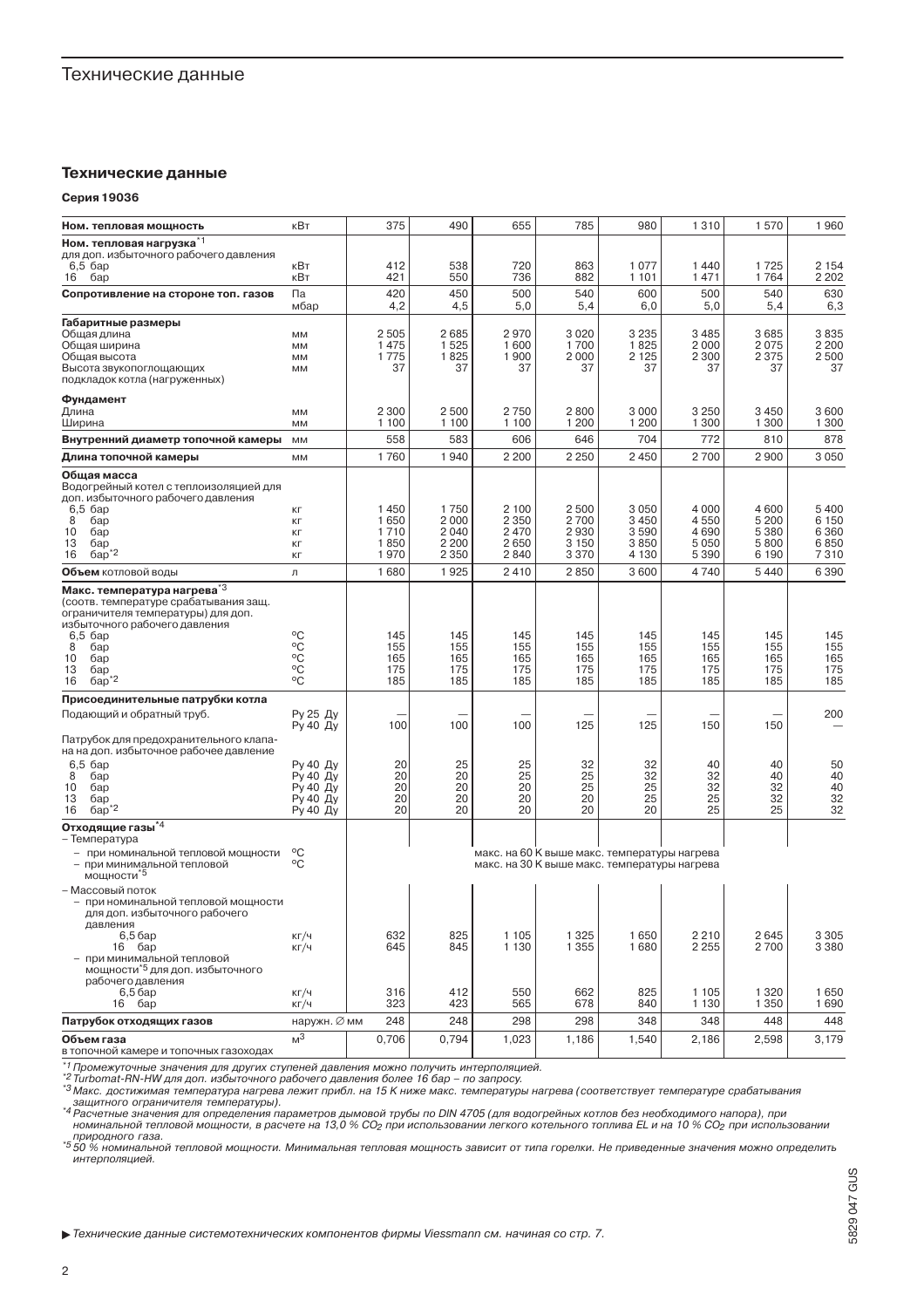Turbomat-RN-HW (серия 19036)





# KAB ME AGA  $\mathbb{I}$  if  $\mathbb{F}$ 'n  $\sim$ **ESSENTE SERVICE DE LA CONSTANT DE LA CONSTANT DE LA CONSTANT DE LA CONSTANT DE LA CONSTANT DE LA CONSTANT DE L** KL.  $\ddot{\mathsf{R}}$ Общая ширина

# Таблица размеров

| Ном. тепло-  | кВт        | 375  | 490  | 655  | 785  | 980  | 1310 | 1570 | 1960 |
|--------------|------------|------|------|------|------|------|------|------|------|
| вая мощность |            |      |      |      |      |      |      |      |      |
| a            | <b>MM</b>  | 1250 | 1400 | 1500 | 1600 | 1650 | 1670 | 1900 | 2050 |
| b            | <b>MM</b>  | 510  | 540  | 700  | 650  | 800  | 1030 | 1000 | 1000 |
| C            | <b>MM</b>  | 205  | 205  | 205  | 217  | 217  | 229  | 229  | 260  |
| d            | макс. Ø мм | 290  | 290  | 350  | 350  | 380  | 380  | 380  | 380  |
| e            | <b>MM</b>  | 1030 | 1120 | 1250 | 1275 | 1375 | 1500 | 1600 | 1675 |
|              | <b>MM</b>  | 315  | 315  | 340  | 340  | 340  | 340  | 340  | 340  |
| g            | <b>MM</b>  | 805  | 805  | 805  | 805  | 810  | 810  | 810  | 810  |
| h            | <b>MM</b>  | 700  | 700  | 800  | 800  | 900  | 900  | 1000 | 1000 |
| k            | <b>MM</b>  | 918  | 933  | 973  | 1005 | 1088 | 1150 | 1193 | 1250 |
|              | <b>MM</b>  | 270  | 275  | 294  | 300  | 340  | 380  | 380  | 400  |
| m            | <b>MM</b>  | 900  | 900  | 900  | 1000 | 1000 | 1100 | 1100 | 1100 |
| n            | <b>MM</b>  | 195  | 200  | 225  | 210  | 250  | 220  | 245  | 280  |
| O            | <b>MM</b>  | 1000 | 1050 | 1075 | 1125 | 1200 | 1375 | 1380 | 1430 |

## Условные обозначения

- AGA Вытяжка отходящих газов
- **BW** Монтажная горелочная тележка
- E Сливной патрубок Ду 32 Ру 40 KAB Крышка котла (доступная для прохода)
- KL Смотровой люк (до 655 кВт)
- Патрубок обратного трубопровода KR
- KV Патрубок подающего трубопровода
- ME Измерительное отверстие  $R^3/4$
- Лаз (начиная с 785 кВт)  $\sf ML$
- $\sf R$ Отверстие для чистки
- RG1 2 муфты R  $1/2$  для подсоединения термостатного регулятора и защитного ограничителя температуры
- RG<sub>2</sub> Муфты R 1/<sub>2</sub> для дополнительных регулирующих устройств **SCH** Смотровое отверстие
- Патрубок для предохранительного SIV клапана
- SW Штуцер питательной воды Ду 25 Ру 40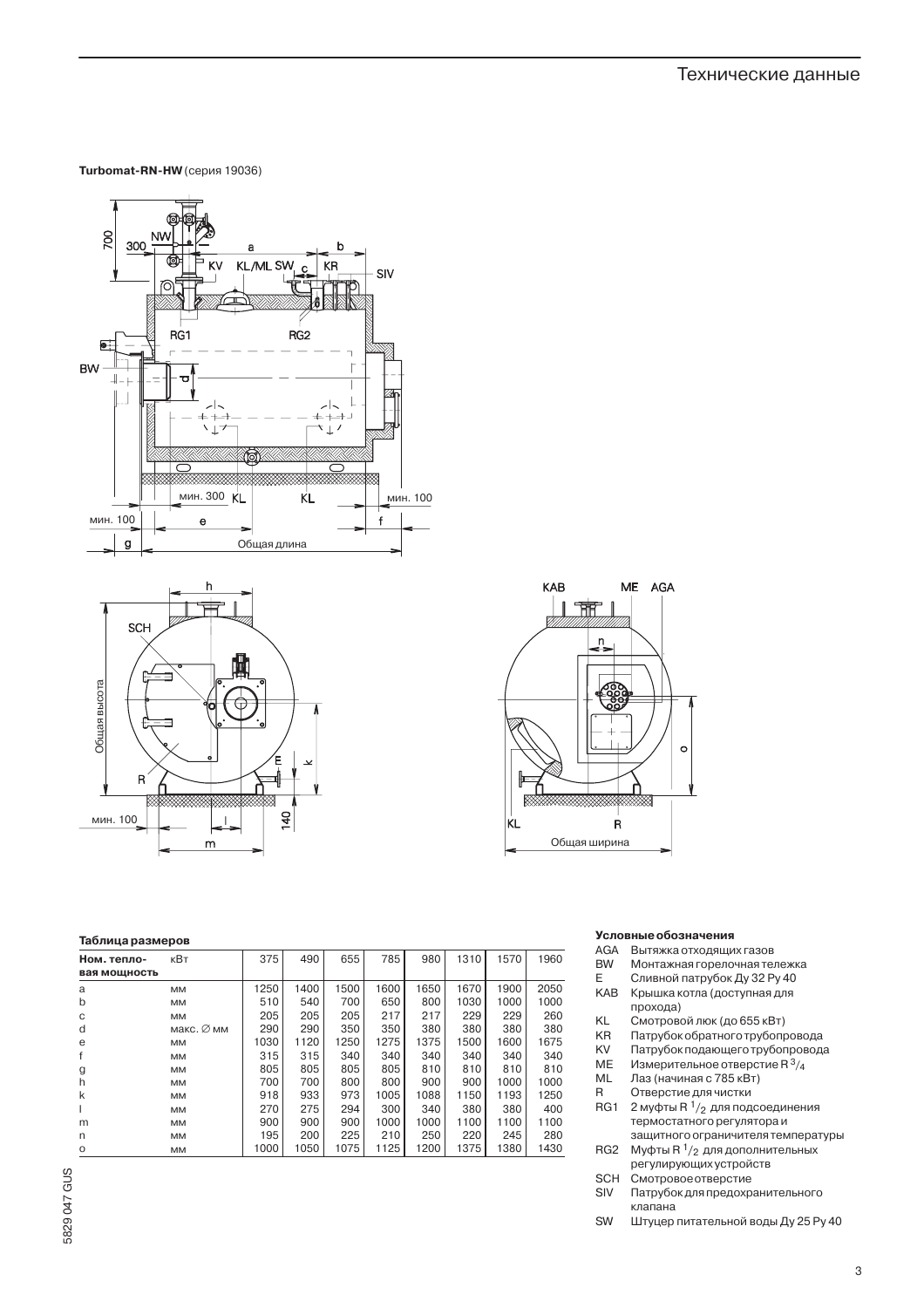# Технические данные

#### Технические данные

Серия 19034

| Ном. тепловая мощность                                                                                                                                                                                                                | кВт                                                      | 2600                                                                                         | 3 3 0 0                                        | 4 0 0 0                                    | 4600                                          | 5 200                                      | 6500                                         | 8 0 0 0                                      | 9300                                               | 10500                                        | 12000                                             | 13000                                             | 14 000                                              |
|---------------------------------------------------------------------------------------------------------------------------------------------------------------------------------------------------------------------------------------|----------------------------------------------------------|----------------------------------------------------------------------------------------------|------------------------------------------------|--------------------------------------------|-----------------------------------------------|--------------------------------------------|----------------------------------------------|----------------------------------------------|----------------------------------------------------|----------------------------------------------|---------------------------------------------------|---------------------------------------------------|-----------------------------------------------------|
| Ном. тепловая нагрузка <sup>*1</sup>                                                                                                                                                                                                  |                                                          |                                                                                              |                                                |                                            |                                               |                                            |                                              |                                              |                                                    |                                              |                                                   |                                                   |                                                     |
| для доп. избыточного рабочего давления<br>$6,5$ $6ap$                                                                                                                                                                                 | кВт                                                      | 2857                                                                                         | 3626                                           | 4 3 9 5                                    | 5055                                          | 5 7 1 4                                    | 7 143                                        | 8790                                         | 10 2 20                                            | 11540                                        | 13 190                                            | 14 290                                            | 15 385                                              |
| 16<br>бар                                                                                                                                                                                                                             | кВт                                                      | 2921                                                                                         | 3708                                           | 4494                                       | 5 1 6 9                                       | 5843                                       | 7 3 0 3                                      | 8989                                         | 10450                                              | 11800                                        | 13480                                             | 14610                                             | 15730                                               |
| Сопротивление на стороне топ. газов                                                                                                                                                                                                   | Па<br>мбар                                               | 800<br>8,0                                                                                   | 850<br>8,5                                     | 900<br>9,0                                 | 950<br>9,5                                    | 1 0 0 0<br>10,0                            | 1050<br>10,5                                 | 1 100<br>11,0                                | 1 1 5 0<br>11,5                                    | 1 200<br>12,0                                | 1 250<br>12,5                                     | 1 300<br>13,0                                     | 1 3 5 0<br>13,5                                     |
| Габаритные размеры<br>Общая длина<br>Общая ширина<br>Общая высота<br>Высота звукопоглощающих<br>подкладок котла (нагруженных)                                                                                                         | MM<br>MM<br>MM<br>MM                                     | 5080<br>2500<br>2900<br>37                                                                   | 5310<br>2675<br>3075<br>37                     | 5585<br>2800<br>3 2 0 0<br>37              | 5 7 7 5<br>2950<br>3 3 5 0<br>37              | 6 140<br>3000<br>3400<br>37                | 6575<br>3 1 5 0<br>3500<br>37                | 6715<br>3 3 5 0<br>3750<br>37                | 7 130<br>3550<br>3950<br>37                        | 7 130<br>3550<br>3950<br>37                  | 7965<br>3750<br>4 200<br>37                       | 7950<br>3750<br>4 200<br>37                       | 8 1 6 5<br>3850<br>4 300<br>37                      |
| Фундамент<br>Длина<br>Ширина                                                                                                                                                                                                          | MM<br>MM                                                 | 4800<br>1700                                                                                 | 5000<br>1800                                   | 5 2 5 0<br>1800                            | 5 400<br>2000                                 | 5650<br>2000                               | 6050<br>2000                                 | 6 3 5 0<br>2 3 0 0                           | 6750<br>2 3 0 0                                    | 6750<br>2 3 0 0                              | 7500<br>2500                                      | 7500<br>2500                                      | 7700<br>2500                                        |
| Внутренний диаметр топочной камеры<br>для доп. избыточного рабочего давления<br>6,5 и 8 бар<br>10<br>бар<br>13<br>бар<br>$6a\overline{p}^*$ <sup>2</sup><br>16                                                                        | MM<br>MM<br>MM<br>MM                                     | 890<br>890<br>890<br>890                                                                     | 964<br>964<br>964<br>922                       | 1039<br>1039<br>993<br>993                 | 1089<br>1089<br>1064<br>1064                  | 1 1 3 7<br>1 1 3 7<br>1089<br>1089         | 1210<br>1210<br>1 1 6 0<br>1 1 6 0           | 1 3 2 0<br>1 2 6 8<br>1 2 6 8<br>1 2 6 8     | 1416<br>1 3 6 4<br>1 3 6 4<br>1 3 6 4              | 1416<br>1 3 6 4<br>1 3 6 4<br>1 3 6 4        | 1400<br>1400<br>1400<br>1400                      | 1400<br>1400<br>1400<br>1400                      | 1400<br>1400<br>1 400<br>1400                       |
| Длина топочной камеры                                                                                                                                                                                                                 | MM                                                       | 4 0 5 0                                                                                      | 4 2 8 5                                        | 4510                                       | 4700                                          | 4900                                       | 5 3 3 0                                      | 5600                                         | 6015                                               | 6015                                         | 6800                                              | 6800                                              | 7000                                                |
| Общая масса<br>Водогрейный котел с теплоизоляцией для<br>доп. избыточного рабочего давления<br>$6,56$ ap<br>8<br>бар<br>10<br>бар<br>13<br>бар<br>$6ap^*{}^2$<br>16                                                                   | KГ<br>KГ<br>KГ<br>KГ<br>KГ                               | 9000<br>9 3 0 0<br>10 100<br>11000<br>12000                                                  | 10 300<br>11 100<br>12 100<br>13 200<br>14 300 | 12000<br>13000<br>14 200<br>15400<br>16700 | 14 400<br>15 500<br>17000<br>18 500<br>20 000 | 15400<br>16700<br>18 200<br>19700<br>21500 | 17900<br>19500<br>21 200<br>23 000<br>25 000 | 20 900<br>22700<br>24700<br>26 800<br>29 100 | 24 900<br>27 000<br>29 400<br>32000<br>34700       | 24 900<br>27 000<br>29 400<br>32000<br>34700 | 50 200                                            | 50 200                                            | 37 500<br>43 500<br>52 300                          |
| <b>Объем</b> котловой воды                                                                                                                                                                                                            | Л                                                        | 11800                                                                                        | 14 000                                         | 15650                                      | 18650                                         | 19800                                      | 22 3 50                                      | 27950                                        | 32830                                              | 32830                                        | 41 200                                            | 41200                                             | 46 400                                              |
| Макс. температура нагрева <sup>*3</sup><br>(соотв. температуре срабатывания защ.<br>ограничителя температуры) для доп.<br>избыточного рабочего давления<br>$6,56$ ap<br>8<br>бар<br>10<br>бар<br>13<br>бар<br>бар* <sup>2</sup><br>16 | °C<br>٥Č<br>°C<br>°Č<br>°C                               | 145<br>155<br>165<br>175<br>185                                                              | 145<br>155<br>165<br>175<br>185                | 145<br>155<br>165<br>175<br>185            | 145<br>155<br>165<br>175<br>185               | 145<br>155<br>165<br>175<br>185            | 145<br>155<br>165<br>175<br>185              | 145<br>155<br>165<br>175<br>185              | 145<br>155<br>165<br>175<br>185                    | 145<br>155<br>165<br>175<br>185              | 145<br>155<br>165<br>175<br>185                   | 145<br>155<br>165<br>175<br>185                   | 145<br>155<br>165<br>175<br>185                     |
| Присоединительные патрубки котла                                                                                                                                                                                                      |                                                          |                                                                                              |                                                |                                            |                                               |                                            |                                              |                                              |                                                    |                                              |                                                   |                                                   |                                                     |
| Подающий и обратный труб.<br>Патрубок для предохранительного клапа-<br>на на доп. избыточное рабочее давление                                                                                                                         | Ру 25 Ду                                                 | 200                                                                                          | 200                                            | 250                                        | 250                                           | 250                                        | 250                                          | 300                                          | 350                                                | 350                                          | 400                                               | 400                                               | 400                                                 |
| $6,5$ $6ap$<br>8<br>бар<br>10<br>бар<br>13<br>бар<br>16<br>бар                                                                                                                                                                        | Ру 40 Ду<br>Ру 40 Ду<br>Ру 40 Ду<br>Ру 40 Ду<br>Ру 40 Ду | 50<br>50<br>40<br>40<br>32                                                                   | 65<br>50<br>50<br>40<br>40                     | 65<br>65<br>50<br>50<br>40                 | 80<br>65<br>65<br>50<br>50                    | 80<br>65<br>65<br>50<br>50                 | 80<br>80<br>65<br>65<br>65                   | 100<br>80<br>80<br>65<br>65                  | $2 \times 80$<br>100<br>80<br>80<br>65             | $2 \times 80$<br>100<br>80<br>80<br>65       | $2 \times 80$<br>$2 \times 80$<br>100<br>80<br>80 | $2 \times 80$<br>$2 \times 80$<br>100<br>80<br>80 | $2 \times 100$<br>$2 \times 80$<br>100<br>100<br>80 |
| Отходящие газы <sup>*4</sup><br>– Температура<br>- при номинальной тепловой мощности<br>– при минимальной тепловой<br>мощности*5                                                                                                      | $^{\circ}$ C<br>°C                                       | макс. на 60 К выше макс. температуры нагрева<br>макс. на 30 К выше макс. температуры нагрева |                                                |                                            |                                               |                                            |                                              |                                              |                                                    |                                              |                                                   |                                                   |                                                     |
| – Массовый поток<br>- при номинальной тепловой мощности<br>для доп. избыточного рабочего<br>давления<br>6,5 бар<br>$16$ $6ap$<br>- при минимальной тепловой<br>мощности <sup>*5</sup> для доп. избыточного<br>рабочего давления       | КГ/Ч<br>КГ/Ч                                             | 4 3 8 0<br>4480                                                                              | 5560<br>5690                                   | 6740<br>6890                               | 7755<br>7930                                  | $\blacksquare$<br>8765<br>8960             | $\mathbf{I}$<br>10960<br>11 200              | 13480<br>13790                               | and the state<br>and the control<br>15680<br>15840 | 17700<br>17900                               | 20 230<br>20 450 22 150                           | 21920                                             | 23 6 10<br>23 870                                   |
| $6,56$ ap<br>16<br>бар                                                                                                                                                                                                                | КГ/Ч<br>КГ/Ч                                             | 2 1 9 0<br>2 2 4 0                                                                           | 2780<br>2840                                   | 3370<br>3450                               | 3880<br>3965                                  | 4 3 8 0<br>4480                            | 5480<br>5600                                 | 6740<br>6895                                 | 7840<br>7920                                       | 8850<br>9050                                 | 10 110 10 960<br>10 340                           | 11210                                             | 11 800<br>12070                                     |
| Патрубок отходящих газов                                                                                                                                                                                                              | Наружн. ⊘                                                |                                                                                              |                                                |                                            |                                               |                                            |                                              |                                              |                                                    |                                              |                                                   |                                                   |                                                     |
|                                                                                                                                                                                                                                       | MM                                                       | 610                                                                                          | 610                                            | 710                                        | 710                                           | 810                                        | 810                                          | 910                                          | 1010                                               | 1010                                         | 1 1 1 0                                           | 1 1 1 0                                           | 1 2 1 0                                             |
| Объем газа<br>REBOVOCCE VIJUNDO IN TORNICA NOUNCRES                                                                                                                                                                                   | M <sup>3</sup>                                           | 5,384                                                                                        | 6,656                                          | 7,970                                      | 8,570                                         | 9,300                                      | 10,344                                       | 15,700                                       | 20,670                                             | 20,670                                       | 25,480                                            | 25,480                                            | 26,760                                              |

в топочной камере и топочных газоходах<br>"Промежуточные значения для других ступеней давления можно получить интерполяцией.<br>"З Turbomat-RN-HW для доп. избыточного рабочего давления более 16 бар – по запросу.<br>"З Make: достиж

природного тепловой мощности, в расчете на то, о % соутри использовании легкого котельного топлива ЕЕ и на то % соутри использовании<br>\*5 50 % номинальной тепловой мощности. Минимальная тепловая мощность зависит от типа гор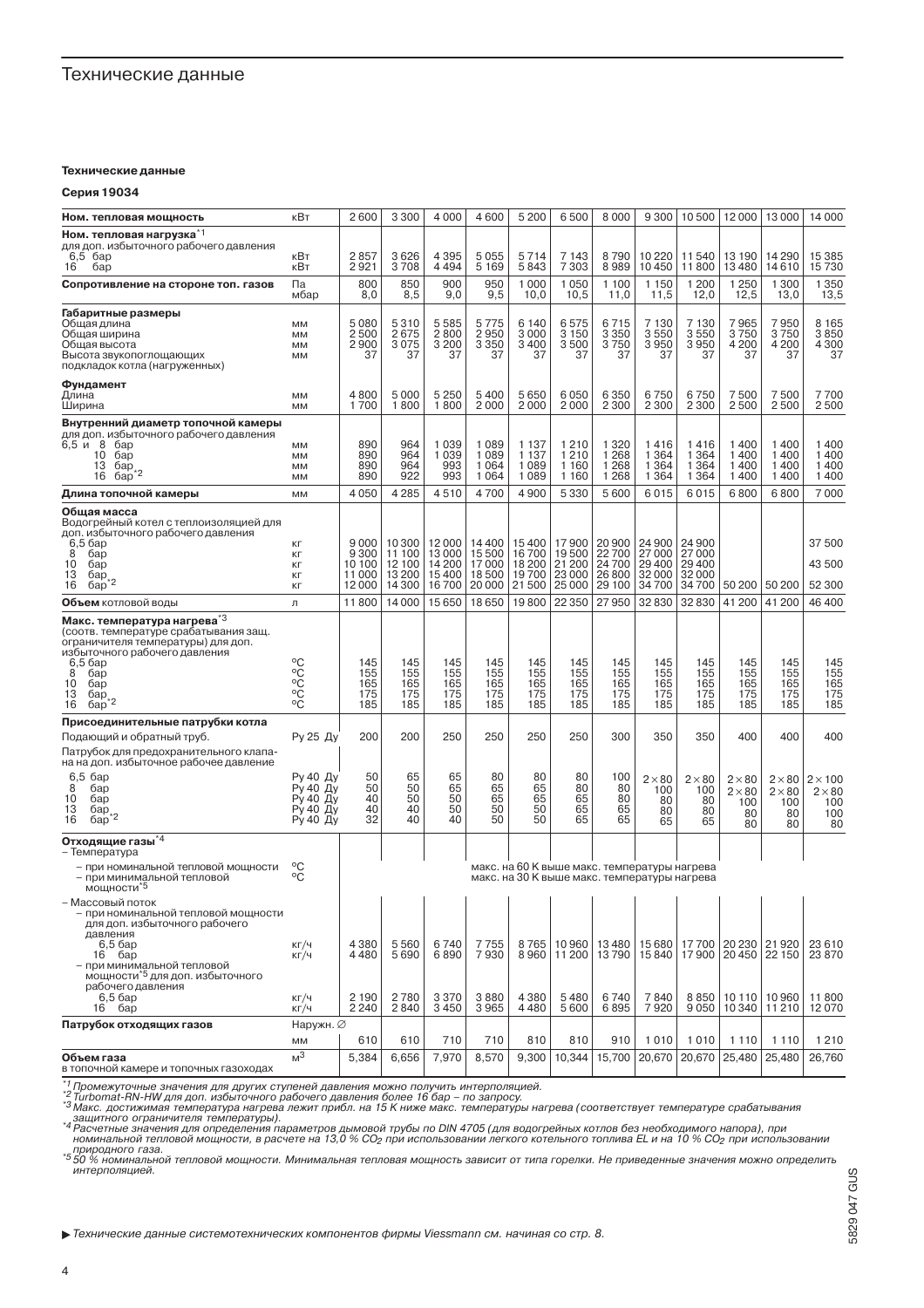#### Turbomat-RN-HW (серия 19034 мощностью от 12 000 кВт)

Turbomat-RN-HW (серия 19034 мощностью до 10 500 кВт)







## **Условные обозначения**

- **AGA** Вытяжка отходящих газов
- **BW Монтажная горелочная тележка**
- $\mathsf E$ Сливной патрубок Ду 40 Ру 40
- $HL$ Люк
- KAB Крышка котла (доступная для прохода)
- **KL** Смотровой люк
- KR Патрубок обратного трубопровода

# Таблица размеров



- **KV** Патрубок подающего трубопровода
- **ME** Измерительное отверстие R 3/4
- $ML$ Лаз
- Отверстие для чистки  $\mathsf{R}$
- RG1 4 муфты R  $1/2$  для подсоединения термостатного регулятора и защитного ограничителя температуры
- RG2 Муфты R 1/2 для дополнительных регулирующих устройств
- SCH Смотровое отверстие
- SIV Патрубок для предохранительного клапана
- SW Штуцер питательной воды Ду 32 Ру 40

| Ном.<br>тепловая | кВт        | 2600 | 3300 | 4000 | 4600 | 5200 | 6500 | 8000 | 9300 | 10500 | 12000  | 13000 | 14000 |
|------------------|------------|------|------|------|------|------|------|------|------|-------|--------|-------|-------|
| мощность         |            |      |      |      |      |      |      |      |      |       |        |       |       |
| a                | MM         | 325  | 340  | 380  | 390  | 390  | 400  | 450  | 460  | 460   | 550    | 550   | 550   |
| b                | MM         | 2860 | 2935 | 3075 | 3135 | 3300 | 3675 | 3735 | 4050 | 4050  | 4850   | 4850  | 4950  |
|                  | <b>MM</b>  | 1225 | 1335 | 1410 | 1500 | 1535 | 1585 | 1740 | 1830 | 1830  | 1725   | 1725  | 1825  |
| d                | MM         | 280  | 260  | 300  | 300  | 300  | 300  | 330  | 330  | 330   | 412    | 412   | 412   |
| e                | МИН. ММ    | 353  | 353  | 353  | 353  | 417  | 417  | 290  | 290  | 290   | 290    | 290   | 290   |
|                  | макс. Ø мм | 508  | 508  | 508  | 508  | 604  | 604  | 604  | 604  | 604   | 700    | 700   | 700   |
| g                | <b>MM</b>  | 200  | 200  | 200  | 200  | 275  | 275  | -    |      |       |        |       |       |
| h                | <b>MM</b>  | 4545 | 4775 | 5000 | 5190 | 5390 | 5825 | 6090 | 6505 | 6505  | 7300   | 7300  | 7500  |
| k                | <b>MM</b>  | 495  | 510  | 560  | 560  | 660  | 660  | 660  | 660  | 660   | 710    | 710   | 710   |
|                  | <b>MM</b>  | 1100 | 1100 | 1260 | 1260 | 1350 | 1350 | 1450 | 1450 | 1450  | 1550   | 1550  | 1550  |
| m                | MM         | 1028 | 1070 | 1108 | 1160 | 1178 | 1240 | 1265 | 1304 | 1304  | 1300   | 1350  | 1350  |
| n                | MM         | 540  | 540  | 540  | 540  | 690  | 690  |      | -    |       | $\sim$ |       |       |
| $\Omega$         | MM         | 1500 | 1600 | 1600 | 1800 | 1800 | 1800 | 2100 | 2100 | 2100  | 2300   | 2300  | 2300  |
| р                | MM         | 2100 | 2355 | 2350 | 2560 | 2565 | 2715 | 2880 | 3030 | 3030  | 3245   | 3245  | 3265  |
|                  |            |      |      |      |      |      |      |      |      |       |        |       |       |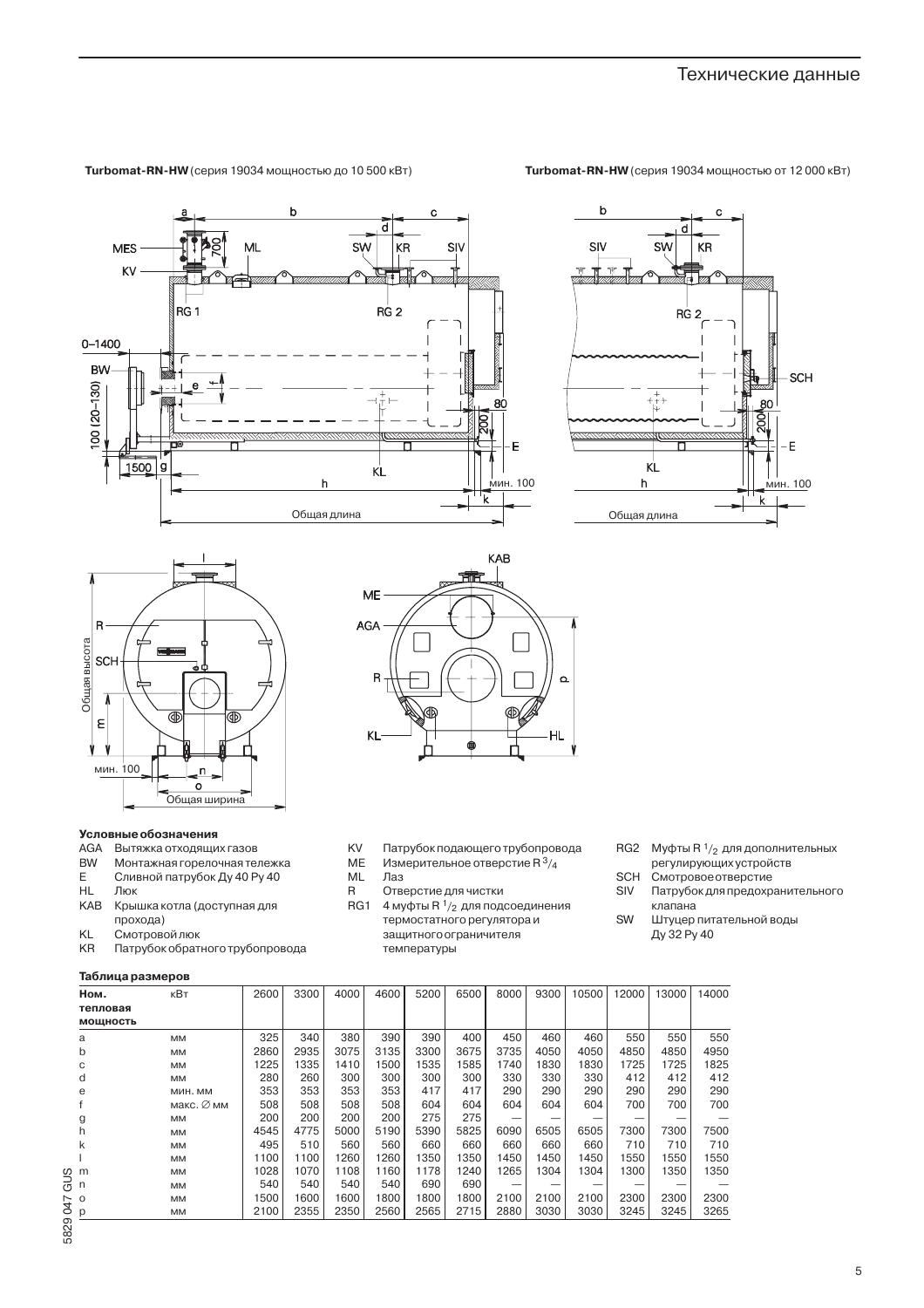# Технические данные





- (A) Патрубок Ду 20 Ру 40 для указателя уровня воды с меткой "Самый низкий уровень воды"
- (В) Патрубок Ду 20 Ру 40 для арматурной стойки с устройством ограничения давления
- **(C)** Патрубок Ду 50 Ру 40 для электродного
- ограничителя заполнения котлового блока ⋒ Муфта R  $1/2$  для термометра
- $\mathsf{E}$ Муфта R 1/<sub>2</sub> для дополнительных регулирующих устройств
- $\widehat{F}$ 2 муфты R  $1/2$  для дополнительных регулирующих устройств
- $\textcircled{G}$  Муфта R  $\frac{1}{2}$  для пробного клапана

Патрубок для контроллера заполнения котлового блока и патрубок для устройства ограничения давления закрыты глухим фланцем, а муфты для дополнительных регулирующих устройств - заглушками, которые при необходимости можно снять. Под измерительным патрубком в прилегающем патрубке котла находятся 2 или 4 дополнительные муфты R 1/2 для измерительных и регулирующих устройств.

# Гидродинамическое сопротивление на стороне сетевой воды (ориентировочные значения)

# Минимальные расстояния





\*1 Гидродинамическое сопротивление на стороне сетевой воды для водогрейных котлов более высокой ном. тепловой мощности – по запросу.



Минимальные расстояния зависят от конкретного котла. В зависимости от комплектации минимальные расстояния необходимо проверить согласно TRD 403.

| Ном.     | кВт       | 375  | 490  | 655  | 785  | 980  | 1310 | 1570 | 1960 |
|----------|-----------|------|------|------|------|------|------|------|------|
| тепловая |           |      |      |      |      |      |      |      |      |
| мощность |           |      |      |      |      |      |      |      |      |
| $a^*1$   | <b>MM</b> | 2000 | 2200 | 2400 | 2500 | 2700 | 2900 | 3100 | 3200 |
|          |           |      |      |      |      |      |      |      |      |
| Ном.     | кВт       | 2600 | 3300 | 4000 | 4600 | 5200 | 6500 | 8000 | 9300 |
| тепловая |           |      |      |      |      |      |      |      | *2   |
| мощность |           |      |      |      |      |      |      |      |      |
| $a^*1$   | MM        | 4400 | 4600 | 4800 | 4900 | 5300 | 5500 | 5800 | 6200 |

 $*1$ Это пространство перед котлом необходимо для демонтажа турбулизаторов.

 $^{*2}$ Минимальные расстояния для котлов с более высокой ном.тепловой мощностью - по запросу или см. размер "h" на стр. 5.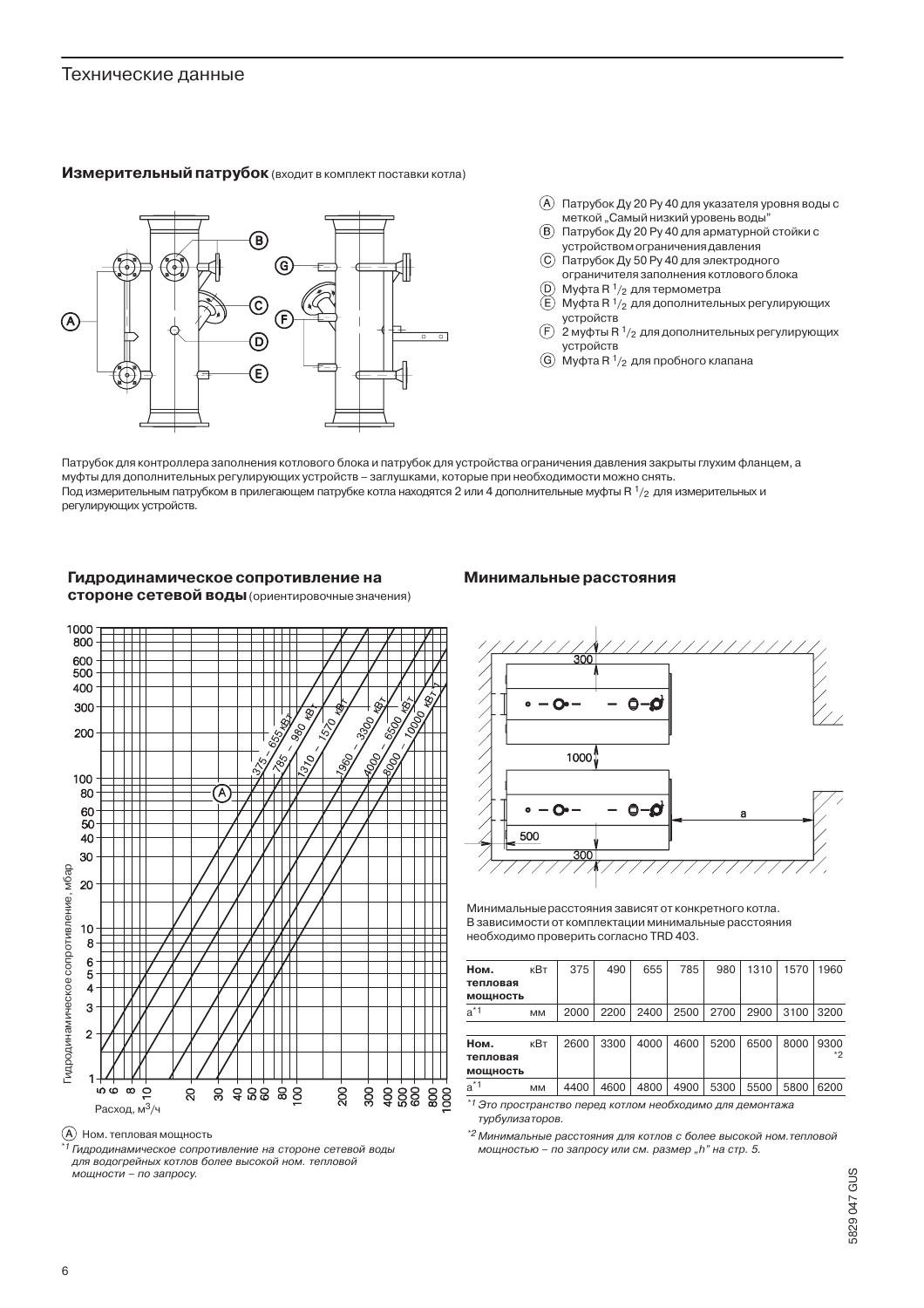# Состояние при поставке Принадлежности

# Состояние при поставке

# Котлы мощностью до 1960 кВт:

Котловый блок с выдвижной монтажной горелочной тележкой, привинченной дверцей для чистки, вытяжкой отходящих газов с отверстием для чистки, установленной теплоизоляцией, контрфланцами с винтами и прокладками и установленной крышкой котла (по крышке можно ходить). Инструмент для чистки и смотровое стекло топочной камеры лежат в топочной камере. Измерительный патрубок для установки требуемого измерительного и регулирующего устройства находится в отдельной упаковке.

1 плита горелки в дополнительной упаковке (заглушка)

#### Котлы мощностью от 2 600 кВт:

Котловый блок с выдвижной монтажной горелочной тележкой (для котлов мощностью до 6 500 кВт) и с плитой для подключения горелки (для котлов мощностью 8 000 - 14 000 кВт), 2 установленными установочными плитами для горелки, вытяжкой отходящих газов с отверстиями для чистки, установленной теплоизоляцией и установленной крышкой котла (по крышке можно ходить).

Инструмент для чистки и смотровое стекло топочной камеры лежат в топочной камере. Измерительный патрубок для установки требуемого измерительного и регулирующего устройства находится в отдельной упаковке.

1 плита горелки в дополнительной упаковке (заглушка)

# Комплектующие котла

#### Измерительные приборы

#### Манометр



Диапазон измерения: 0 - 10 бар № заказа 7031 321

Диапазон измерения: 0 - 16 бар ...<br>№ заказа 7036 518

Диапазон измерения: 0 - 25 бар № заказа 7036 896

Манометры с более широким диапазоном измерения - по запросу.

- с контрольным вентилем манометра
- с красной меткой
- 160 мм ■ диаметр:
- патрубок:  $R^{1/2}$



Стрелочный термометр

№ заказа 9587 840

Стрелочные термометры с более широким диапазоном измерения - по запросу.

- диапазон измерения:  $0 200$  °С
- с погружной гильзой R  $1/2 \times 100$  мм
- с красной меткой
- с плоской уплотнительной прокладкой

# Регулирующие устройства

Термостатный регулятор температуры

№ заказа 9589 399

Термостатные регуляторы с более широкими диапазонами регулирования по заказу

- диапазон регулирования: 90 190 °С
- с погружной гильзой R  $1/2 \times 150$  мм
- с плоской уплотнительной прокладкой DIN per. номер DIN TW 641 96

5829047 GUS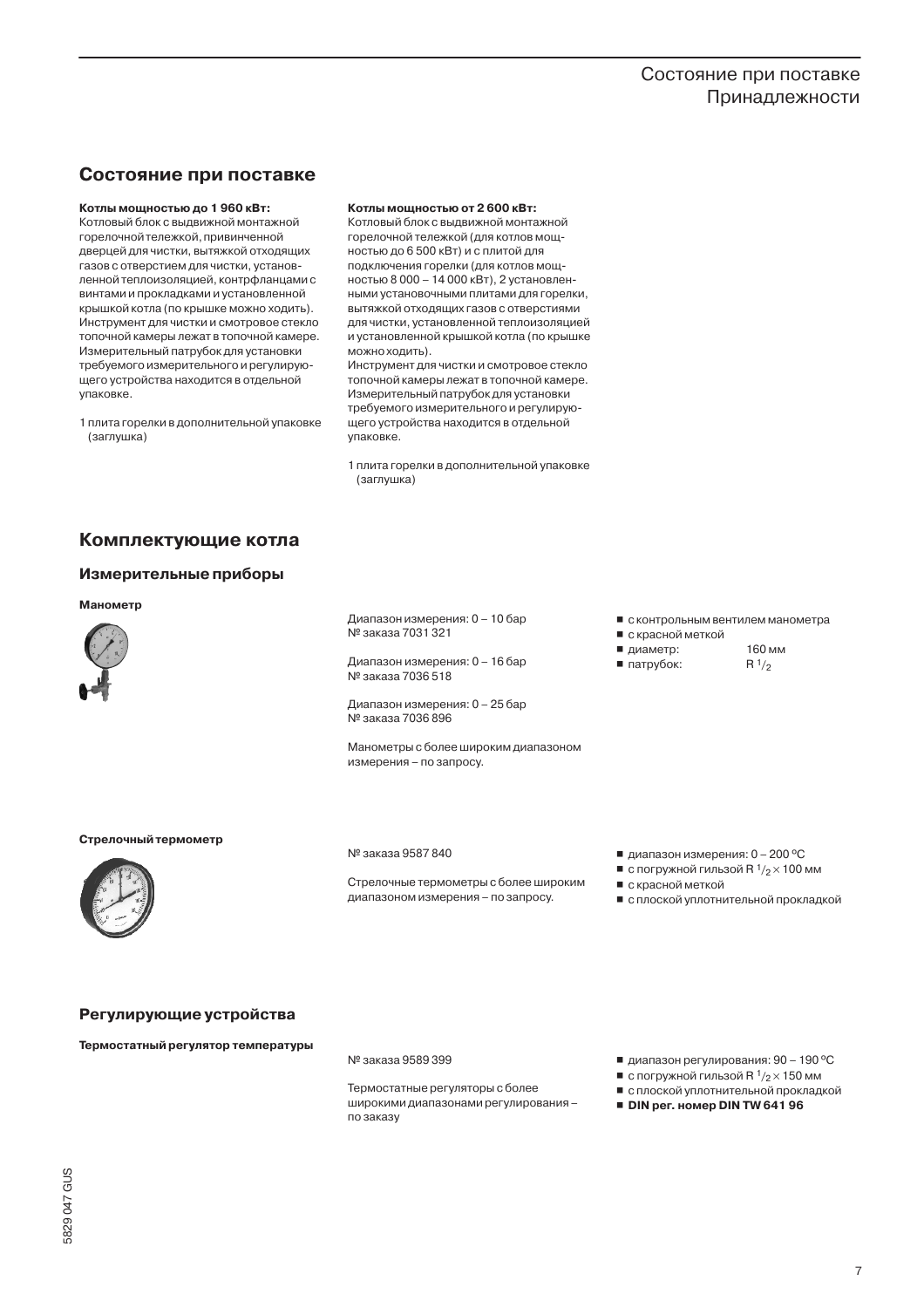# Арматура

#### Запорный вентиль (подающего и обратного трубопроводов), в сборе





Ду 100 Ру 25 (375 - 655 кВт) № заказа 7225 010

Ду 125 Ру 25 (785 и 980 кВт) № заказа 7225 011

Ду 150 Ру 25 (1310 и 1570 кВт) № заказа 7225012

Ду 200 Ру 25 (1960 - 3300 кВт) № заказа 7221 496

Ду 250 Ру 25 (4 000 - 6 500 кВт) № заказа 7221 497

Ду 300 Ру 25 (8 000 кВт) № заказа 7221 498

Ду 350 Ру 25 (9 300 и 10 500 кВт) . . .<br>№ заказа по запросу

Ду 400 Ру 25 (12 000 - 14 000 кВт) № заказа по запросу

Запорный вентиль (питательная вода), в сборе



Ду 25 Py 25 (375 - 1960 кВт) № заказа 7225 004

Ду 32 Ру 25 (2600 - 9300 кВт)\*1 № заказа 7225 005

\*<sup>1</sup>Запорный вентиль для более высокой ном. тепловой мощности - по запросу.

- проходной запорный вентиль
- с винтами и прокладками
- $\blacksquare$  материал: корпус GGG 40.3
- сервоклапан в исполнении с промежуточнымфланцем
- скривошипно-коленным приводом
- с винтами и прокладками
- материал: корпус GS-C 25

■ проходной запорный вентиль

- с винтами и прокладками
- $\blacksquare$  материал: корпус GGG 40.3

#### Обратный клапан (питательная вода), в сборе



Ду 25 Ру 40 (375 - 1960 кВт) . 19 заказа 7221 902

Ду 32 Ру 40 (2600 - 9300 кВт)\*1 . 12 заказа 7221 903

\*1 Обратный клапан для более высокой ном. тепловой мощности - по запросу.

- с винтами и прокладками
- $\blacksquare$  материал: корпус Х 10 Сг 13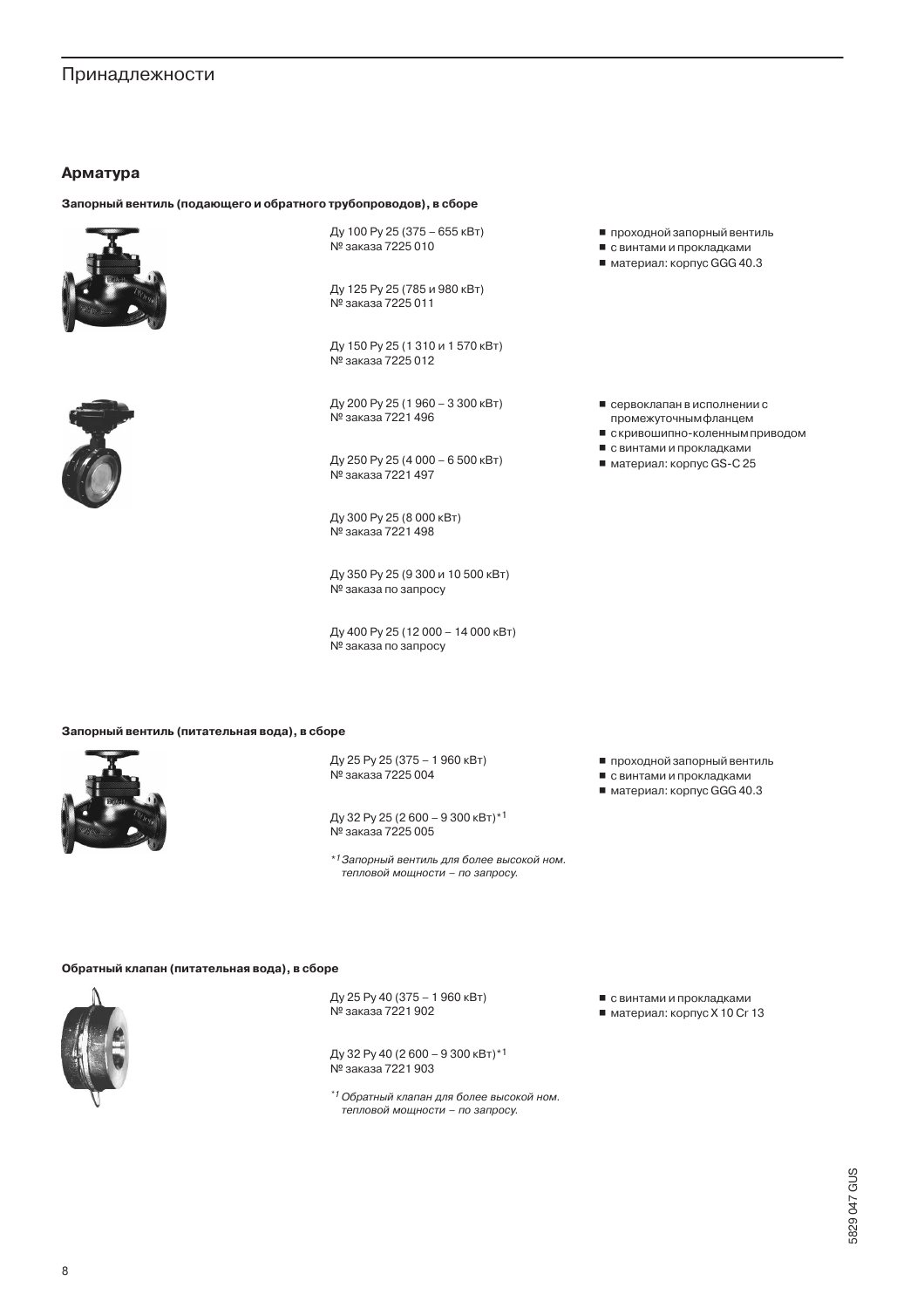#### Быстродействующий клапан для сброса шлама, с рычагом



Соединительные фланцы: Ду 32 Ру 40 Nº заказа 7054 830

соединительные фланцы: Ду 40 Ру 40 № заказа 7054 831

■ с винтами и прокладками ■ материал: корпус С 22.8

Клапан открывается нажатием на рычаг. Быстрое запирание обеспечивается встроенной пружиной. Закрытое и открытое положение обеспечивается пружинным стержнем. Благодаря этому фиксируется закрытое положение или обеспечивается опорожнение котла.

## Наполнительный и пробный клапан



№ заказа 9589 611

 $\blacksquare$  патрубок: R  $\frac{1}{2}$ ■ материал: корпус С 22.8

- с держателем отражательного стекла, прифланцованным сбоку
- с 1 спускным вентилем
- с винтами и прокладками
- соединительные
- Ду 20 Ру 40 фланцы: ■ межфланцевое
	- расстояние: 360 мм
- с меткой NW (самый низкий уровень воды)

#### Указатель уровня воды



№ заказа 7033 893

Предохранительные и защитные устройства

# Устройство ограничения давления



Диапазон измерения манометра: 0 - 10 бар . .<br>№ заказа 7037 521

Диапазон измерения манометра: 0 - 16 бар № заказа 7036 519

Диапазон измерения манометра: 0 - 25 бар № заказа 7221 109

Устройства ограничения давления с манометрами для более широких диапазонов измерения - по запросу. для максимального и минимального давления

- с 1 наполнительным и пробным клапаном  $R<sup>1</sup>/2$
- с 1 запорным вентилем Ду 20 и концевым выключателем
- с 2 защитными ограничителями давления  $\blacksquare$  с 1 манометром
- 
- с 1 спускным вентилем и контрольным фланцем
- с винтами и прокладками
- № испытания конструктивного

элемента

TÜV-SDB 94-156 **TÜV-SDBF94-152**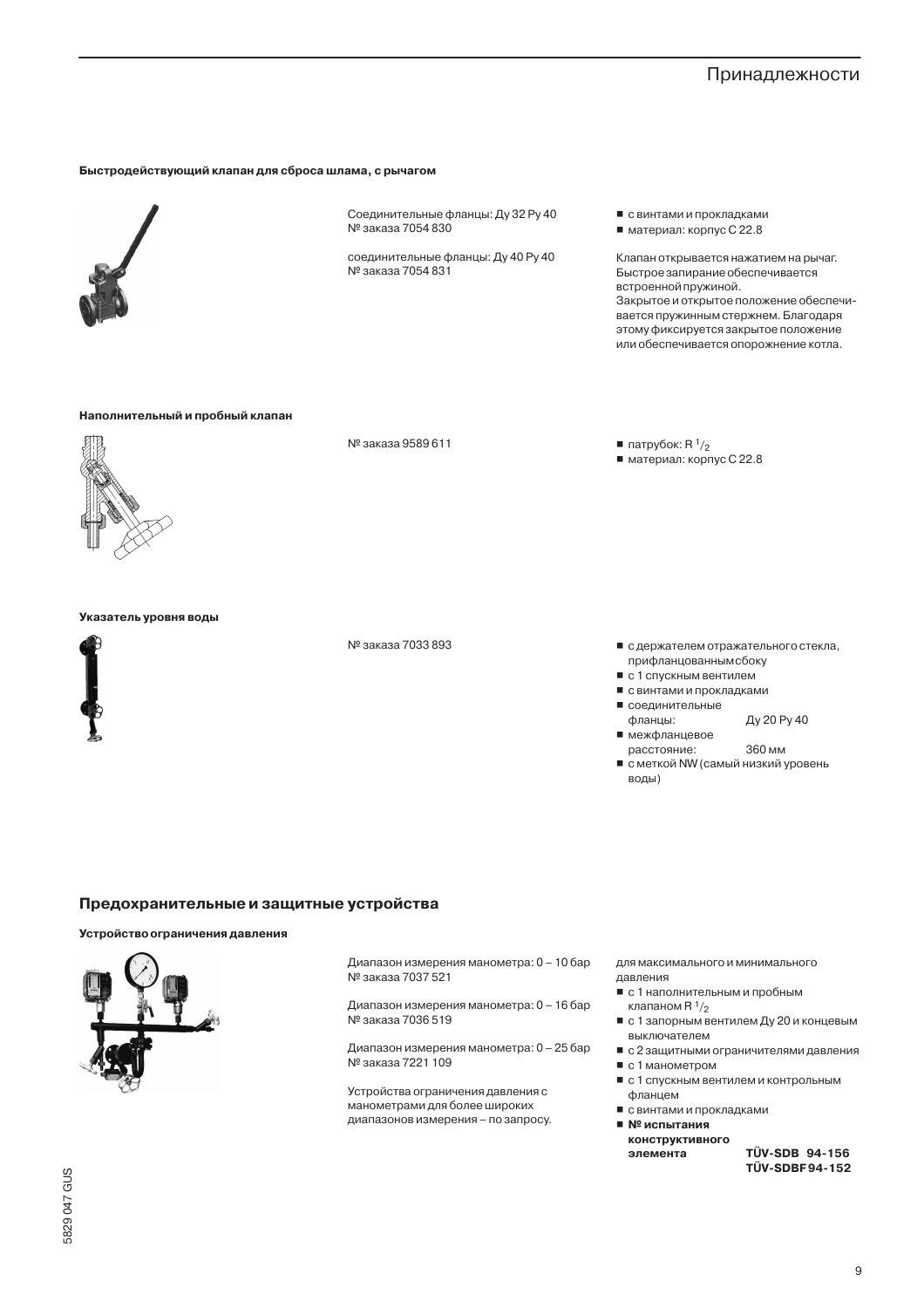# Защитный ограничитель температуры



В следующем составе:

Температурный щуп (Pt 100) для монтажа в патрубок подключения подающей магистрали № заказа 7225 130

И

#### Защитный ограничитель температуры (переключатель) для монтажа в распредшкафу ...<br>№ заказа 7225 131

Защитные ограничители температуры с точками переключения выше 190 °C по запросу.

Электродный ограничитель заполнения котлового блока

№ заказа 7225 545

В следующем составе:

# Электрод регистрации уровня, в сборе

для монтажа в патрубок подключения подающей магистрали

- для ограничения минимального уровня
- воды ■ соединительный фланец:
- Ду 50 Ру 40 ■ длиной 175 мм

■ точка переключения: до 190 °С

■ савтоматическим контролем

■ с погружной гильзой R  $1/2 \times 100$  мм ■ с плоской уплотнительной прокладкой DIN per. номер DIN-STW/STB 985 93 S

памятка объединения союзов работников технического надзора

перенастр.

VdTÜV 253

И

- с винтами и прокладкой
- $\blacksquare$  Nº испытания конструктивного элемента

TÜV-WB96-354

И

# Ограничитель уровня, в сборе

для монтажа в распредшкафу

для ограничения минимального уровня воды

Двухканальный защитный ограничитель температуры

№ заказа 9587 839

Защитные ограничители температуры с точками переключения выше 190 °С по запросу.

- точка переключения: до 190 °С перенастр.
- с погружной гильзой R  $1/2 \times 100$  мм
- с плоской уплотнительной прокладкой
- DIN per. номер DIN STB 648 95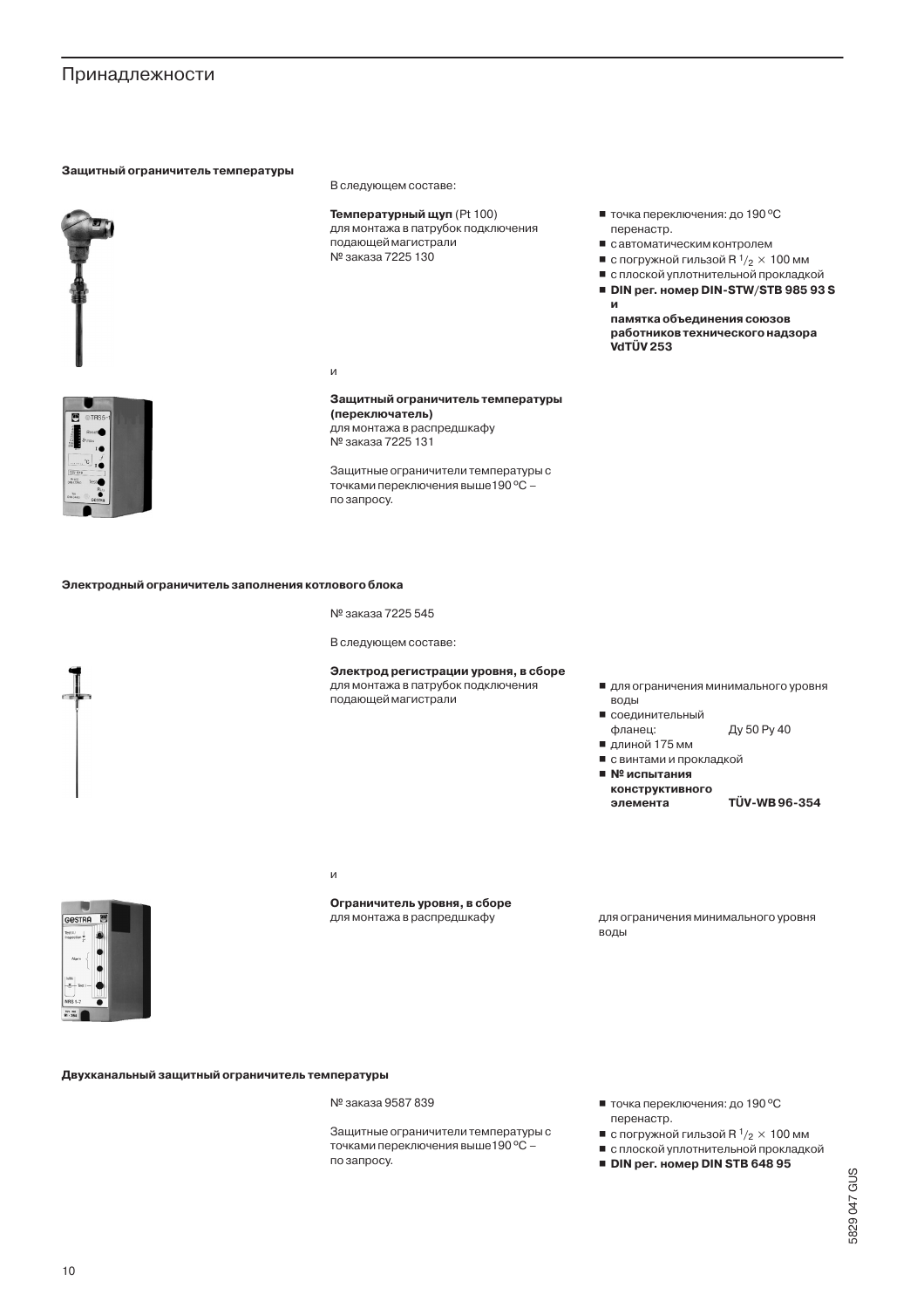#### Предохранительный клапан

- Подпружиненныйвысокоэффективный угловой предохранительный клапан
- $\blacksquare$  материал: корпус GGG 40.3

Предохранительные клапаны настроены на заводе.

Эти предохранительные клапаны нельзя использовать для водогрейных котлов с макс. температурой нагрева до 120 °С.



 $\mathbf{r}$  $(\mathbb{A})$ Ду

(A) Выпускная линия

| Предохранительный клапан<br>с винтами и прокладками |    |           | Ру 40 Ду                                                            | 20                  | 25       | 32       | 40       | 50       | 65       | 80           | 100                  |  |  |
|-----------------------------------------------------|----|-----------|---------------------------------------------------------------------|---------------------|----------|----------|----------|----------|----------|--------------|----------------------|--|--|
|                                                     |    |           |                                                                     |                     |          |          |          |          |          |              |                      |  |  |
| Выпускная мощность                                  |    |           |                                                                     |                     |          |          |          |          |          |              |                      |  |  |
| для избыточного давления                            |    |           |                                                                     |                     |          |          |          |          |          |              |                      |  |  |
| срабатывания                                        |    | $6,56$ ap | КГ/Ч                                                                | 762                 | 1 1 6 3  | 1880     | 3 0 0 0  | 4516     | 7519     | 11 4 32      | 16 3 9 2             |  |  |
|                                                     |    |           | № заказа                                                            | 7225 073            | 7225 074 | 7225 075 | 7225 076 | 7225 077 | 7225 078 | 7225 079     | 7335 080             |  |  |
|                                                     |    | 8<br>бар  | KT/4                                                                | 910                 | 1 3 8 9  | 2 2 4 4  | 3582     | 5 3 9 2  | 8977     | 13 6 54      | 19571                |  |  |
|                                                     |    |           | № заказа                                                            | 7225 065            | 7225 066 | 7225 067 | 7225 068 | 7225 069 | 7225 070 | 7225 071     | 7225 072             |  |  |
|                                                     |    |           |                                                                     |                     |          |          |          |          |          |              |                      |  |  |
|                                                     | 10 | бар       | KT/4                                                                | 1 1 0 3<br>7225 057 | 1685     | 2722     | 4 3 4 4  | 6 5 4 0  | 10888    | 16 5 62      |                      |  |  |
|                                                     |    |           | № заказа                                                            |                     | 7225 058 | 7225 059 | 7225 060 | 7225 061 | 7225 062 | 7225 063     |                      |  |  |
|                                                     | 13 | бар       | KT/4                                                                | 1397                | 2 1 3 3  | 3447     | 5501     | 8 2 8 1  | 13788    | 20 972       |                      |  |  |
|                                                     |    |           | № заказа                                                            | 7225 049            | 7225 050 | 7225 051 | 7225 052 | 7225 053 | 7225 054 | 7225 055     |                      |  |  |
|                                                     | 16 | $6ap*1$   | KT/4                                                                | 1692                | 2584     | 4 1 7 5  | 6663     | 10 0 30  | 16700    |              |                      |  |  |
|                                                     |    |           | № заказа                                                            | 7225 041            | 7225 042 | 7225 043 | 7225 044 | 7225 045 | 7225 046 |              |                      |  |  |
| Размеры                                             |    |           |                                                                     |                     |          |          |          |          |          |              |                      |  |  |
| Подсоединение выпускной линии                       |    |           | Ру 16 Ду                                                            | 32                  | 40       | 50       | 65       | 80       | 100      | 125          | 150                  |  |  |
| Высота                                              | H  |           | <b>MM</b>                                                           | 420                 | 445      | 465      | 580      | 600      | 710      | 735          | 860                  |  |  |
| Диам. посадки                                       | S  |           | <b>MM</b>                                                           | 19,1                | 23,5     | 30,0     | 37,9     | 46,5     | 60,0     | 74,0         | 92,0                 |  |  |
| Размер                                              | a  |           | <b>MM</b>                                                           | 100                 | 100      | 110      | 115      | 120      | 140      | 160          | 180                  |  |  |
| Размер                                              | b  |           | <b>MM</b>                                                           | 100                 | 105      | 115      | 140      | 150      | 170      | 195          | 220                  |  |  |
| № испытания конструктивного                         |    |           | $TUV \cdot SV \cdot 95 - 336 \cdot do \cdot D/G \cdot 0.69 \cdot p$ |                     |          |          |          |          |          |              |                      |  |  |
| элемента                                            |    |           |                                                                     |                     |          |          |          |          |          | $95 - 335 -$ |                      |  |  |
|                                                     |    |           |                                                                     |                     |          |          |          |          |          |              | $do \cdot D/G \cdot$ |  |  |
|                                                     |    |           |                                                                     |                     |          |          |          |          |          |              | $0,66 \cdot p$       |  |  |

\*1 Предохранительные клапаны для Turbomat-RN-HW на избыточное давление срабатывания свыше 16 бар, а также предохранительные клапаны с условным проходом более Ду 100 - по запросу.

Распределительный шкаф Viessmann Control

№ заказа по запросу

■ для эксплуатации без непрерывного наблюдения

■ свстроенными таймерами

■ с электронными усилителями